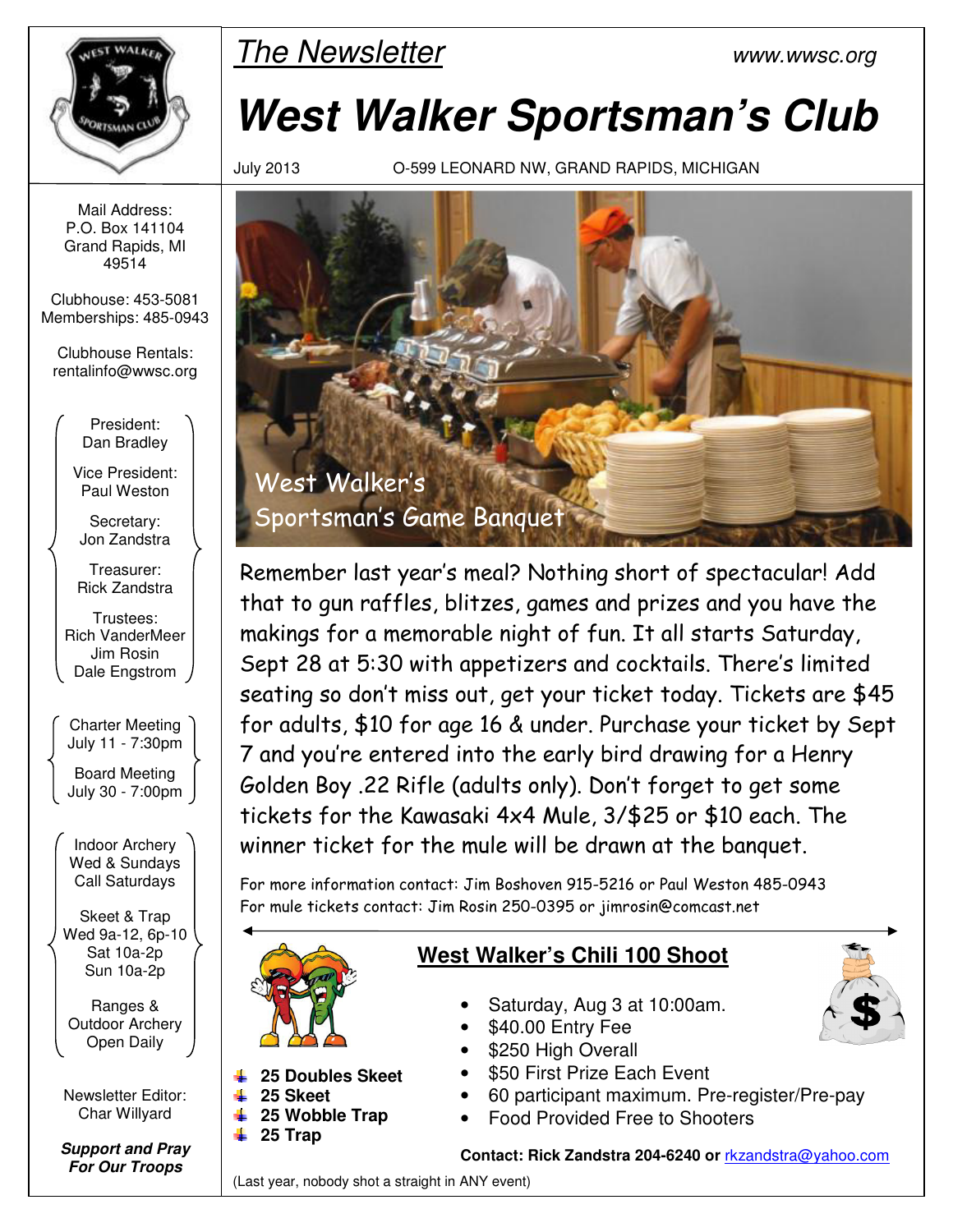# **ATA Zone Shoot**

Several of our members won their class at the ATA Zone Shoot which was held at North Ottawa on June 8 and 9. Winners were: AA – Mike Adrianse, A – KL Dewild, B – Jeff Russell, C – Terry Westedt, D – Erik Faulk. Congratulations everyone !

# **Friends of West Walker Sportsman's Club**

The FOWWSC are an organization formed to promote shooting sports for Women, youth and the physically challenged. We are happy to announce that the FOWWSC has officially received its 501c3 status. The board members are: Chair: Paul Weston, Vice Chair: Barry Anderson, Treasurer: Pat Murray, and Secretary: Denny Fuller. The Executive Director and contact is Rady Delgado.

As a charitable organization, FOWWSC depends on the kindhearted contributions that sportsmen and sportswomen, like you, give in support of the shooting sports, hunting, archery, fishing and other outdoor and conservation activities. Your tax deductible donation is strongly appreciated and will be put to good use. If you wish to make a donation, please mail it to: FOWWSC, PO Box 141311, Grand Rapids, MI 49514 or contact Rady Delgado at (616)735-2915. Thank you !

# **Upcoming NRA Shooting and Training Events**

FOWWSC will be offering 3 NRA shooting events and one training event, conducted by a NRA master training counselor. Each of these events is being offered free of charge, and are limited to the first 25 applicants. Pre-registration is required. If you are interested, please contact Barry Anderson at Barry45acp@aol.com for details and reservation forms.

#### **NRA First Steps**

#### **NRA Youth Trap and Skeet Camp**

This class will teach kids age 10 to 18 (parents too) about shotgun trap and skeet shooting. No experience is needed. A parent must accompany each minor. The class will be held on August 17 from 2:00pm

This is a ladies only, pistol orientation. No experience is necessary. It is a non competitive fun event, which will be held on September 7 from 9am to 1pm. This course qualifies participants that want to take the CPL course.

**Event Sponsors: West Walker Sportsman's Club (wwsc.org) Michigan Gun Owners (migunowners.org)** 



This is a ladies only, pistol course. No experience is necessary. It is a non competitive fun event, which will be held on Oct 12 from 9am to 3pm. Lunch (burgers & fries) is included. This course qualifies participants that want to take the CPL course.

#### **NRA Range Safety Officer Training**

Satisfactory completion of this course will earn you the NRA "Range Safety Officer" certification.

The class will be held on August 24 from 9am to 6pm. Lunch (burgers & fries) is included.

#### **Other News:**

- **July 10** ATA shoots Wednesdays July 10, Aug 7, Sept 4, Oct 2. Open trap shooting resumes after ATA shooting.
- **July 13** Spring Shotgun League Banquet we will have a potluck picnic, fun shoot and awards.
- **July 17** NSSA Shoots Wednesday July 17, Saturday, Sept 14
- **July 19 & 20** Look for our booth at the Taste of Grand Rapids at 5<sup>th</sup> 3<sup>rd</sup> Ballpark, on Fri July 19<sup>th</sup> & Sat July 20<sup>th</sup>
- **July 20** Trap & Skeet is closed today because of Hunter Safety
- **July 20 & 21 –** MUCC District 5 Team Trap & Skeet Shoot at Caledonia Sportsman's Club
- **July 27 –** Trap & Skeet open at 11:00am instead of 10:00am because of Hunter Safety
- **Aug 3 –** Trap & Skeet closed today open for Chili 100 Shooters only

to 6:00pm.

**Aug 21 & 28 -** Seaway/WWSC fun shoot is coming up. Mark your calendars for Wed Aug 21 & Wed Aug 28.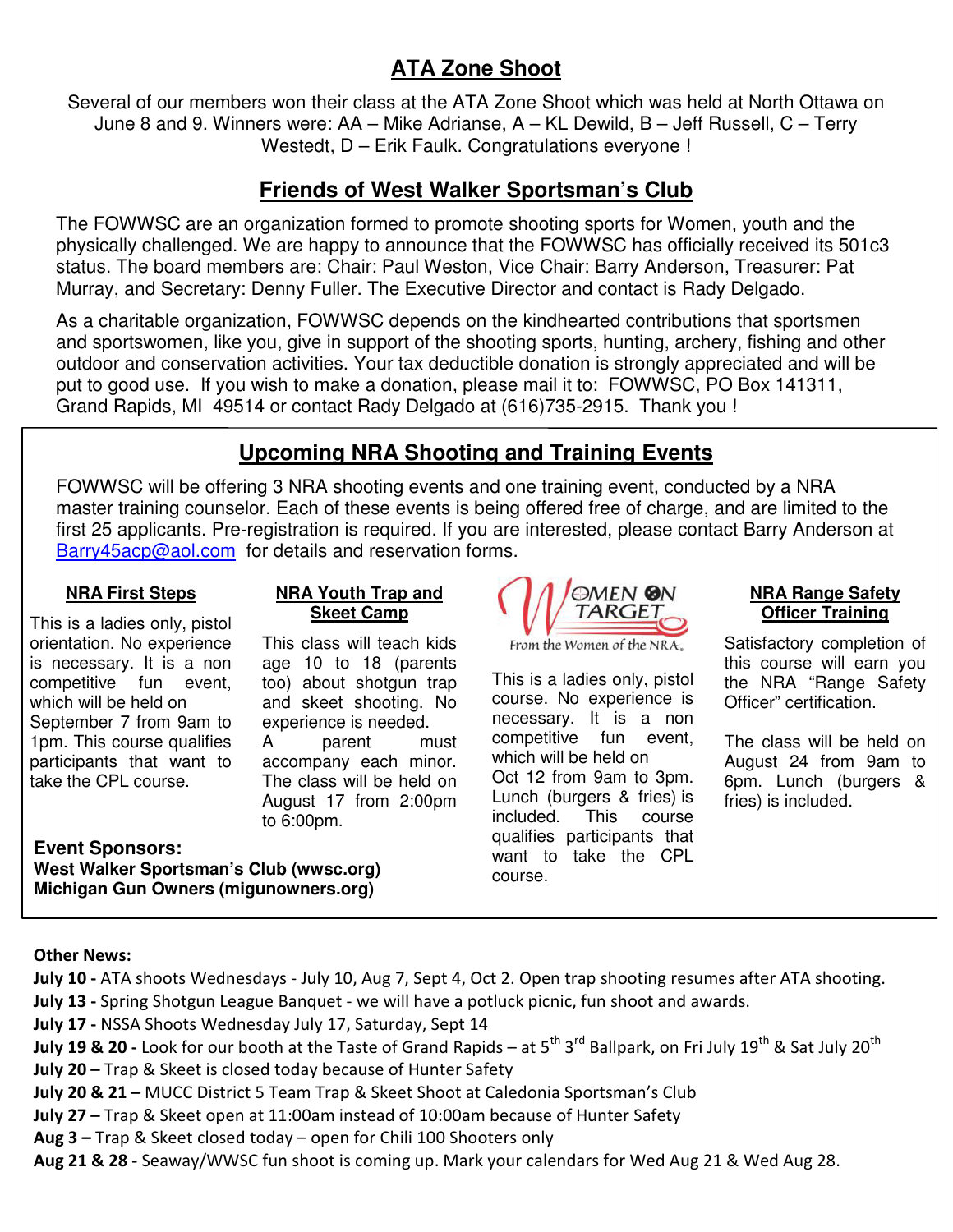# **Proposal HB4668 - Hunting & Fishing License Types & Fees**

| <b>Base License</b>                        | $$Fee$ <sup>1</sup> |  |  |
|--------------------------------------------|---------------------|--|--|
| Resident                                   | 10                  |  |  |
| Non-Resident                               | 150                 |  |  |
| Jr. (17 and under)                         | 5                   |  |  |
| Sr. (65 and over)                          | 4                   |  |  |
|                                            |                     |  |  |
| <b>License Application</b>                 | Fee                 |  |  |
| Hunting License App                        | 5                   |  |  |
| Hunting License App (Wolf)                 | $\overline{4}$      |  |  |
| Military                                   | Free                |  |  |
| Nonresident Small Game (7day) <sup>2</sup> | 80                  |  |  |
|                                            |                     |  |  |
| <b>Add-On License</b>                      | Fee <sup>3</sup>    |  |  |
| Bear                                       | 25                  |  |  |
| Deer (incl antlerless) <sup>4</sup>        | 20                  |  |  |
| Flk                                        | 100                 |  |  |
| Fur Harvester                              | 15                  |  |  |
| Moose                                      | 100                 |  |  |
| Waterfowl                                  | 12                  |  |  |
| <b>Wild Turkey</b>                         | 15                  |  |  |
| Wolf                                       | 100                 |  |  |
| <b>Wolf Non-Resident</b>                   | 500                 |  |  |
|                                            |                     |  |  |
| <b>Add-On Fishing License</b>              | Fee                 |  |  |
| All Species (Resident)                     | 25                  |  |  |
| All Species (Non-Resident)                 | 75                  |  |  |
| Jr. All Species                            | 0                   |  |  |
| Sr. All Species                            | 15                  |  |  |
| 24 Hour                                    | 10                  |  |  |
| 72 Hour                                    | 30                  |  |  |

Proposal HB4668 would change the types of hunting and fishing licenses and fees and designate how proceeds are spent. Under the proposed bill, you have to purchase a base hunting license first, followed by a license for the specific type of game you want to hunt. The base license is purchased once per year and is valid for the entire licensing year (begins April 1 of each calendar year), and gives you the same hunting rights as the current small game license.

The bill also would create a combination hunt/fish license, which includes a base license, two deer licenses, and an all-species fishing license. The cost of the combination hunt and fish license would be \$75 for residents and \$265 for nonresidents.

Under the new bill, the restricted fishing license is eliminated, as well as the senior discounts on 24 & 72 hour licenses. Seniors would retain their 60% discount, but change the licenses to which the discount is applied to base, first deer, wild turkey, and fur harvester licenses. (Second and subsequent deer licenses would be full price.) Members of the military would be able to get any hunting license that does not require a lottery for free. The mentored youth license would remain unchanged.

The bill has passed the House and needs support in the Senate. It would bring an extra \$19 million per year to the DNR to use for conservation.

To read more about this proposal, you can view the full bill by visiting http://www.legislature.mi.gov online, and entering 4668 in the search box.

<sup>1</sup>Does not include an additional \$1 surcharge

<sup>2</sup>No base license required to purchase

 $3$ Does not reflect a 60% discount on certain licenses for seniors  $4$  Second and subsequent per regident deer license \$1.70

Second and subsequent non-resident deer license \$170

**Michigan Lake Maps** can be purchased for only \$2.00 from MUCC by calling 1-800-777-6720. There are over 2,500 maps available. Most are one sheet, printed on 11x17 paper, showing depths in certain areas, major inlets, outlets and shoreline features.

| 2013 Big Gun Raffle |                                                     |                       |  |  |  |  |  |
|---------------------|-----------------------------------------------------|-----------------------|--|--|--|--|--|
| <b>Jan 29</b>       | <b>Ruger SR22</b>                                   | Mike Freeman, #62     |  |  |  |  |  |
| Feb 26              | Henry Golden boy, 22 LR                             | Art Green, #12        |  |  |  |  |  |
| <b>Mar 26</b>       | <b>Bersa Thunder, .380</b>                          | Rick Zandstra, #186   |  |  |  |  |  |
| <b>Apr 30</b>       | Savage 93R17 BTVS 17HMR                             | Duane Downer, #86     |  |  |  |  |  |
| May 28              | Ruger LC9, 9mm                                      | Karl Feuerstien, #223 |  |  |  |  |  |
| <b>Jun 25</b>       | <b>Colt M4 Tactical, 22 LR</b>                      | Dale Carpenter, #49   |  |  |  |  |  |
| <b>Jul 30</b>       | S & W Bodyguard, w/Laser, .380                      |                       |  |  |  |  |  |
| <b>Aug 27</b>       | Savage Model 11 Trophy, Nikon Scope - you pick cal. |                       |  |  |  |  |  |
| Sep 24              | Ruger SR40, 40 cal.                                 |                       |  |  |  |  |  |
| <b>Oct 29</b>       | <b>Remington 700 SPS, 30-06</b>                     |                       |  |  |  |  |  |
| <b>Nov 26</b>       | S & W M&P 9mm                                       |                       |  |  |  |  |  |
| <b>Dec 31</b>       | Browning Maxus, Stalker, 12ga.                      |                       |  |  |  |  |  |

## **July Range Hours**

**July 1 - 15** Mon – Sat: 9:00am – 9:15pm Sundays: 10:00am – 9:15pm

**July 16 - 31** Mon – Sat: 9:00am – 9:00pm Sundays: 10:00am – 9:00pm

## **Gun Safes**

Walk – In Vault Doors Fort Knox – American Security – Graffunder

# **HOOGERHYDE SAFE**

**(616) 458-6365**  1033 Leonard St NW, Grand Rapids, MI 49504 Fax: (616) 485-2554

# **SK FULL DRAW 3-D ARCHERY RANGE**

10751–  $12^{th}$  Ave., Grand Rapids, MI. 49534 Tallmadge Township **(616) 791-7970** 

Open 7 Days **Stan Kurek**

Dawn to Dusk WWSC Member